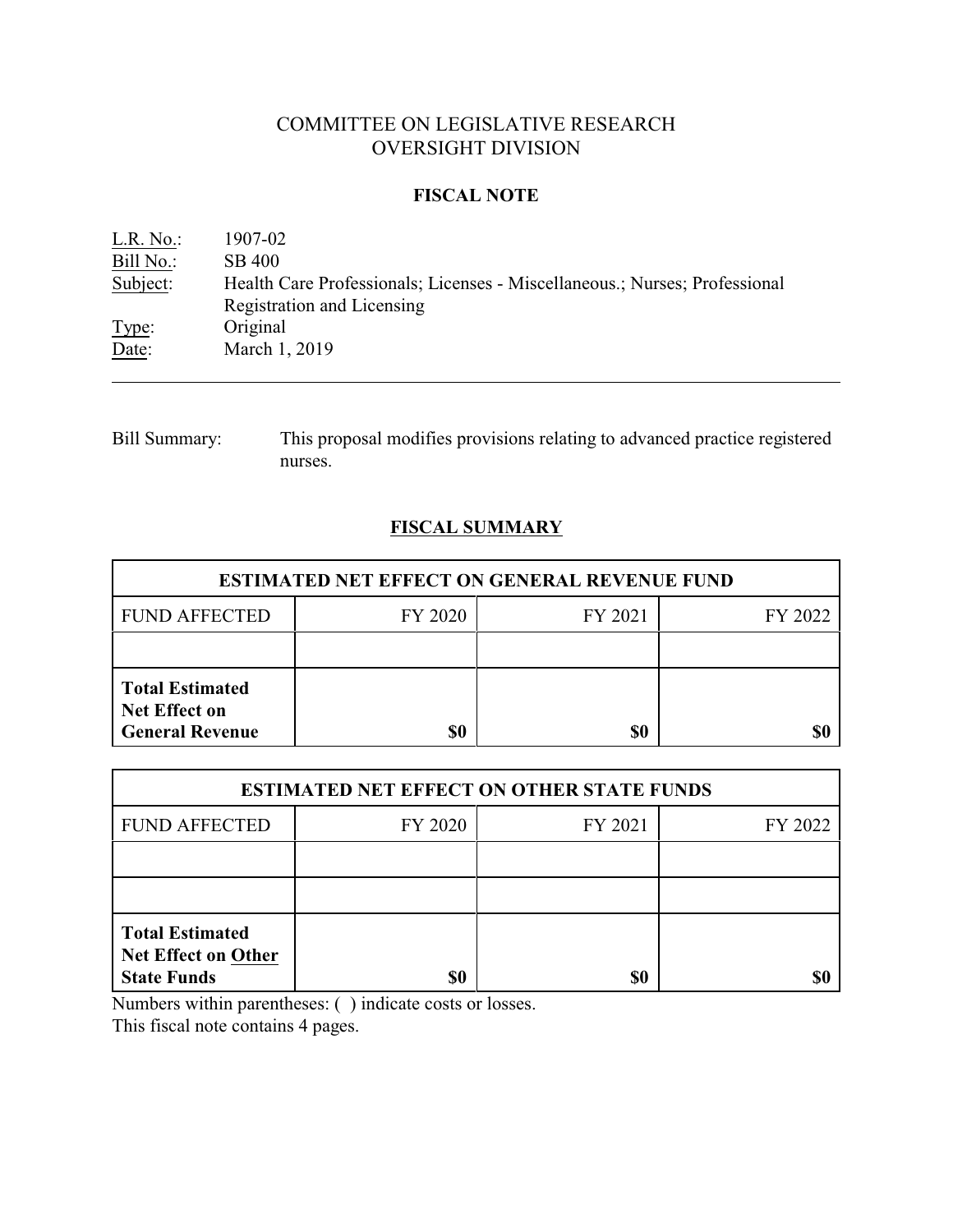L.R. No. 1907-02 Bill No. SB 400 Page 2 of 4 March 1, 2019

| <b>ESTIMATED NET EFFECT ON FEDERAL FUNDS</b>                        |         |         |         |  |
|---------------------------------------------------------------------|---------|---------|---------|--|
| <b>FUND AFFECTED</b>                                                | FY 2020 | FY 2021 | FY 2022 |  |
|                                                                     |         |         |         |  |
|                                                                     |         |         |         |  |
| <b>Total Estimated</b><br>Net Effect on All<br><b>Federal Funds</b> | \$0     | \$0     |         |  |

| <b>ESTIMATED NET EFFECT ON FULL TIME EQUIVALENT (FTE)</b>    |         |         |         |  |
|--------------------------------------------------------------|---------|---------|---------|--|
| <b>FUND AFFECTED</b>                                         | FY 2020 | FY 2021 | FY 2022 |  |
|                                                              |         |         |         |  |
|                                                              |         |         |         |  |
| <b>Total Estimated</b><br><b>Net Effect on</b><br><b>FTE</b> |         |         |         |  |

 $\Box$  Estimated Net Effect (expenditures or reduced revenues) expected to exceed \$100,000 in any of the three fiscal years after implementation of the act.

| <b>ESTIMATED NET EFFECT ON LOCAL FUNDS</b> |         |         |         |  |
|--------------------------------------------|---------|---------|---------|--|
| <b>FUND AFFECTED</b>                       | FY 2020 | FY 2021 | FY 2022 |  |
| <b>Local Government</b>                    | \$0     | \$0     | \$0     |  |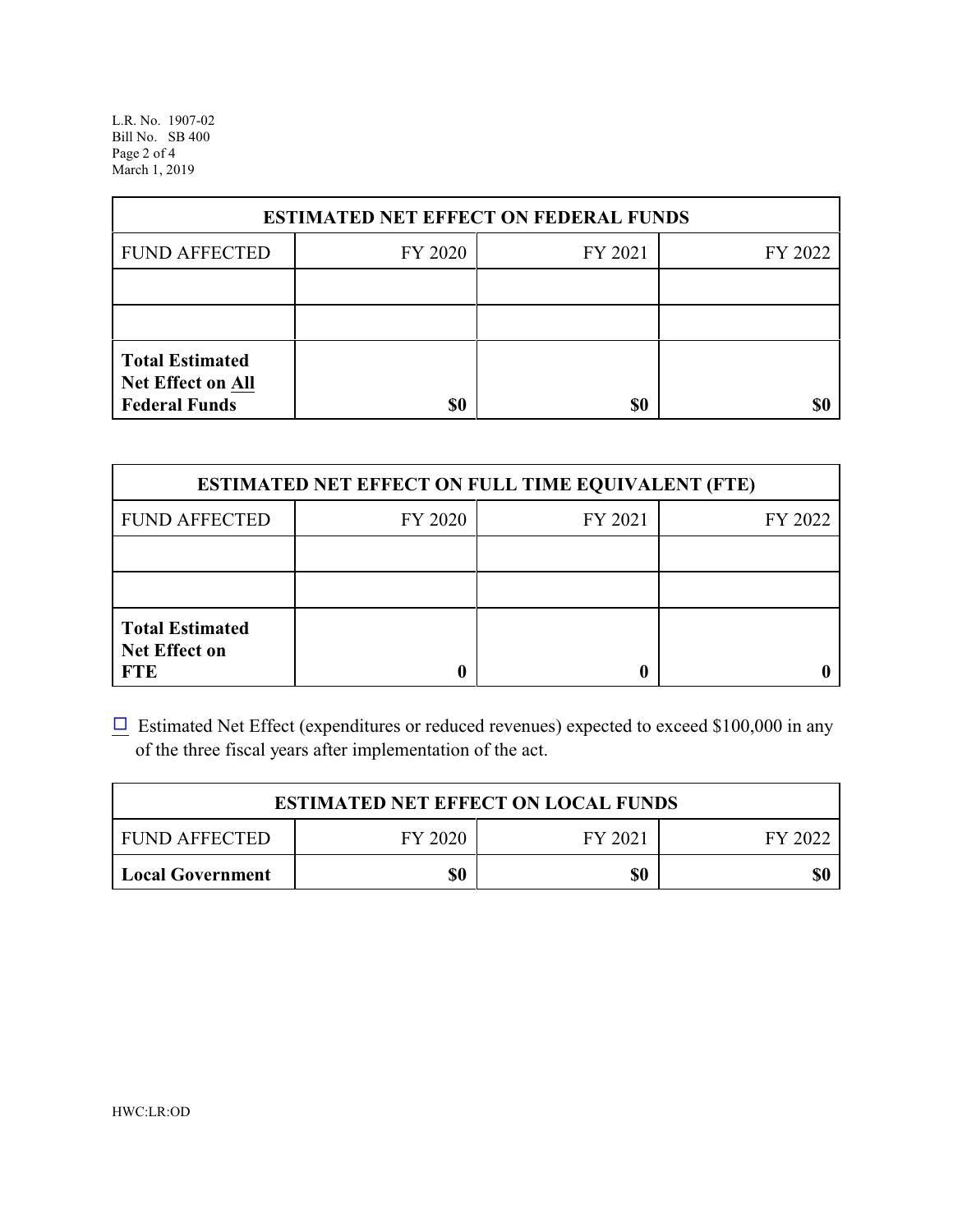L.R. No. 1907-02 Bill No. SB 400 Page 3 of 4 March 1, 2019

#### **FISCAL ANALYSIS**

#### ASSUMPTION

**Oversight** notes that the **Department of Health and Senior Services** and the **Department of Insurance, Financial Institutions and Professional Registration (DIFP)** have each stated the proposal would not have a direct fiscal impact on their respective organizations. Oversight does not have any information to the contrary. Therefore, Oversight will reflect a zero impact in the fiscal note for these organizations.

In response to similar legislation (HB 301), **Oversight** contacted DIFP officials and learned there are currently 10,920 registered APRNs in Missouri. APRNs are required to pay a one-time fee of \$150 for recognition of their APRN status. DIFP officials state this proposal does not change the fee structure or requirements related to APRNs. The proposal instead changes the current APRN recognition model to a licensure model and will allow the board to issue a license by endorsement if a person is already licensed as an APRN in another state.

Officials from the **Joint Committee on Administrative Rules (JCAR)** state the legislation is not anticipated to cause a fiscal impact to JCAR beyond its current appropriation.

**Oversight** assumes JCAR will be able to administer any rules resulting from this proposal with existing resources.

Officials from the **Office of the Secretary of State (SOS)** state many bills considered by the General Assembly include provisions allowing or requiring agencies to submit rules and regulations to implement the act. The SOS is provided with core funding to handle a certain amount of normal activity resulting from each year's legislative session. The fiscal impact for this fiscal note to the SOS for Administrative Rules is less than \$5,000. The SOS recognizes that this is a small amount and does not expect that additional funding would be required to meet these costs. However, the SOS also recognizes that many such bills may be passed by the General Assembly in a given year and that collectively the costs may be in excess of what the office can sustain with the core budget. Therefore, the SOS reserves the right to request funding for the cost of supporting administrative rules requirements should the need arise based on a review of the finally approved bills signed by the governor.

**Oversight** assumes the SOS could absorb the costs of printing and distributing regulations related to this proposal. If multiple bills pass which require the printing and distribution of regulations at substantial costs, the SOS could require additional resources.